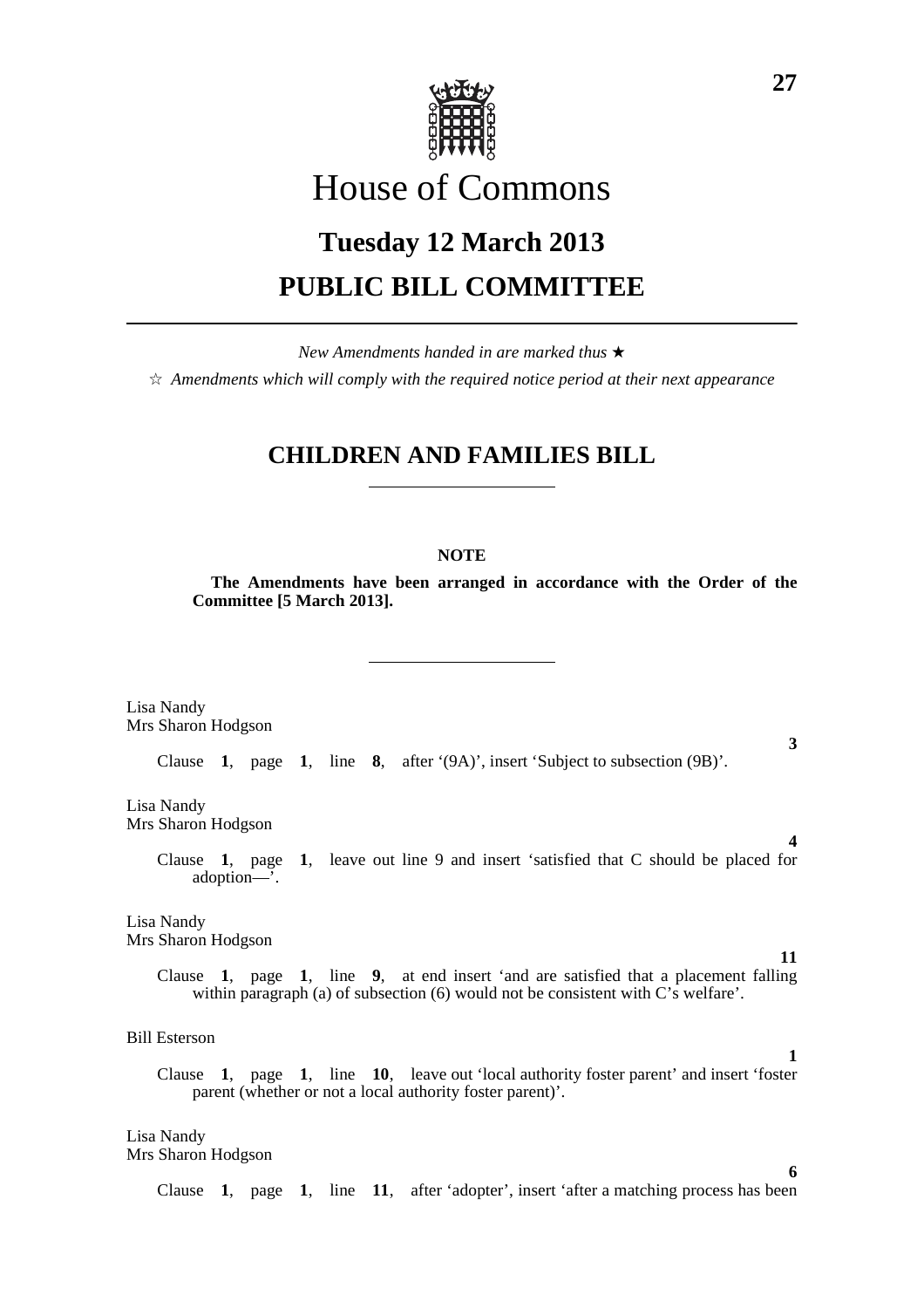conducted'.

Lisa Nandy Mrs Sharon Hodgson

Clause **1**, page **1**, line **12**, leave out '(7) to (9)' and insert '(7)(c), (8)(a) and (9)'.

Lisa Nandy Mrs Sharon Hodgson

Clause **1**, page **1**, line **12**, at end add—

'(9B) Before considering placing a child with a foster parent who has been approved as a prospective adopter, the authority must consider as part of the permanency plan for C, placement with carers who could become the child's permanent carers where this is in C's best interests.'.

# Lisa Nandy Mrs Sharon Hodgson

Clause **1**, page **1**, line **12**, at end add—

'(9C) A child must not be considered for placement with a foster parent who has been approved as a prospective adopter under subsection (9A) unless both parents (and anyone else with parental responsibility for the child) have been referred to free legal advice and have consented to the placement except where there is an interim or full care order in place.'.

Lisa Nandy Mrs Sharon Hodgson

> Clause **2**, page **1**, line **15**, at end insert— '(1A) In subsection (4), after paragraph (f) insert—

> > "(g) the child's religious persuasion, racial origin and cultural and linguistic background, although this paragraph does not apply to an adoption agency in Wales, to which subsection (5) instead applies.".'.

Lisa Nandy Mrs Sharon Hodgson

Clause **3**, page **2**, line **32**, at end add—

- '(4) The Secretary of State must set out in writing the reasons for issuing a direction under subsection (1).
- (5) A direction given under subsection (1) will not come into effect until the Secretary of State has reviewed the decision to issue the direction on an application by the local authority upon whom the direction was issued.

**5**

**12**

**13**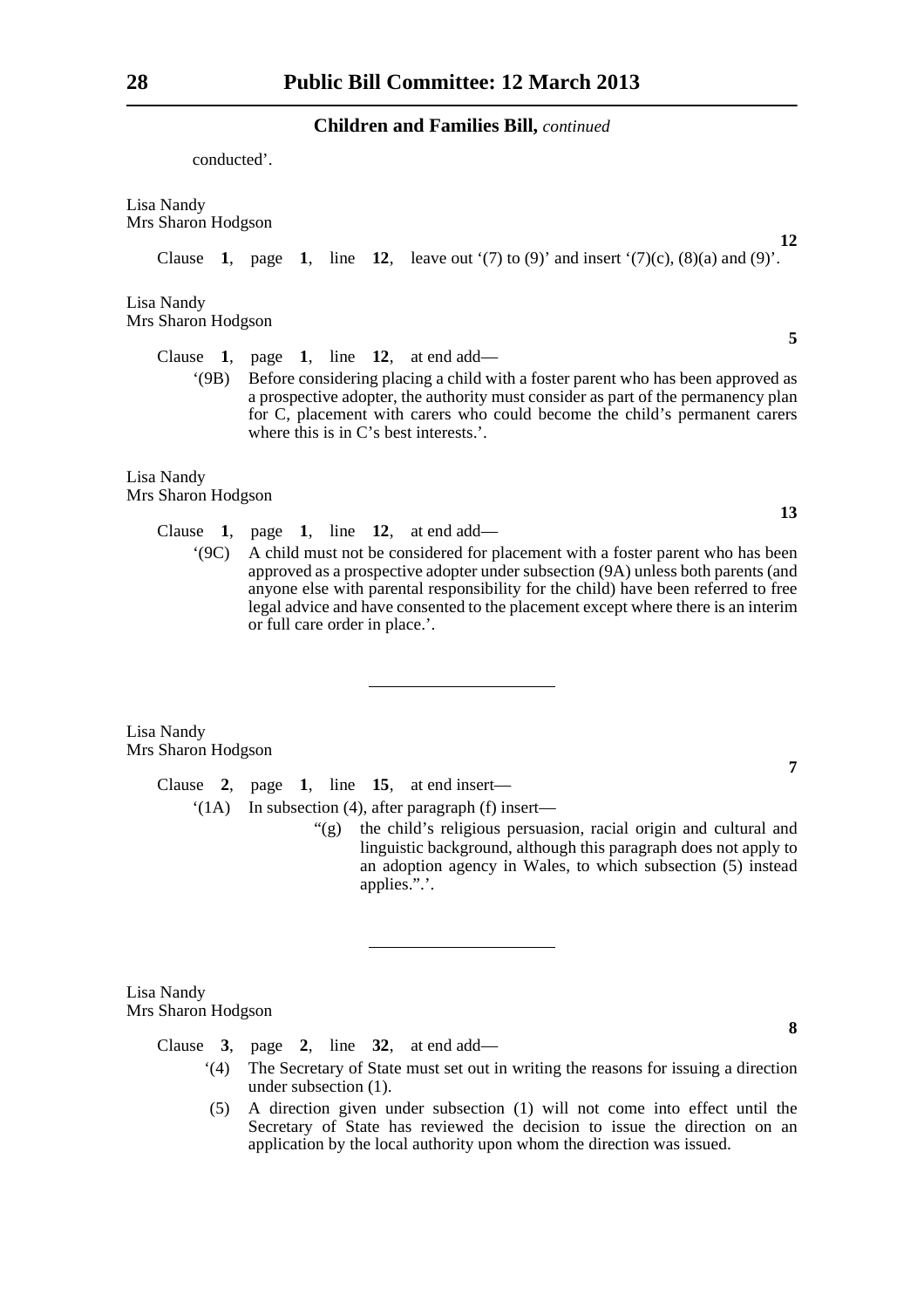(6) If the Secretary of State is satisfied that the local authority is taking steps to remedy the reasons for issuing the direction, the Secretary of State may revoke all or part of the direction.'.

Lisa Nandy Mrs Sharon Hodgson

> Clause **4**, page **3**, line **33**, at end insert— '(k) about the prescribed agencies from which adoption support services can be purchased, which must include voluntary adoption agencies.'.

Lisa Nandy Mrs Sharon Hodgson

Clause **6**, page **4**, leave out lines 27 to 35.

Mr. Edward Timpson

Schedule **1**, page **116**, line **14**, leave out paragraph 11 and insert—

'11 (1) Sections 125 to 131 cease to have effect in relation to Scotland.

(2) Accordingly, in section 149 (extent), in subsection (4) omit paragraph  $(b)$ .

Lisa Nandy Mrs Sharon Hodgson

> Clause **7**, page **5**, line **27**, at end insert— '(2A) In subsection (1), after paragraph (d) insert—

> > "(e) his siblings (whether of the whole or half blood).".'.

#### Mr Edward Timpson

Clause **8**, page **7**, line **46**, at end insert—

- (3A) In section 96(3) of that Act (section 95 does not prohibit payment of legal or medical expenses in connection with applications under section 26 etc) after "26" insert ", 51A".
- (3B) In section 1(1) of the Family Law Act 1986 (orders which are Part 1 orders) after paragraph (ab) insert—

**14**

**10**

**15**

**9**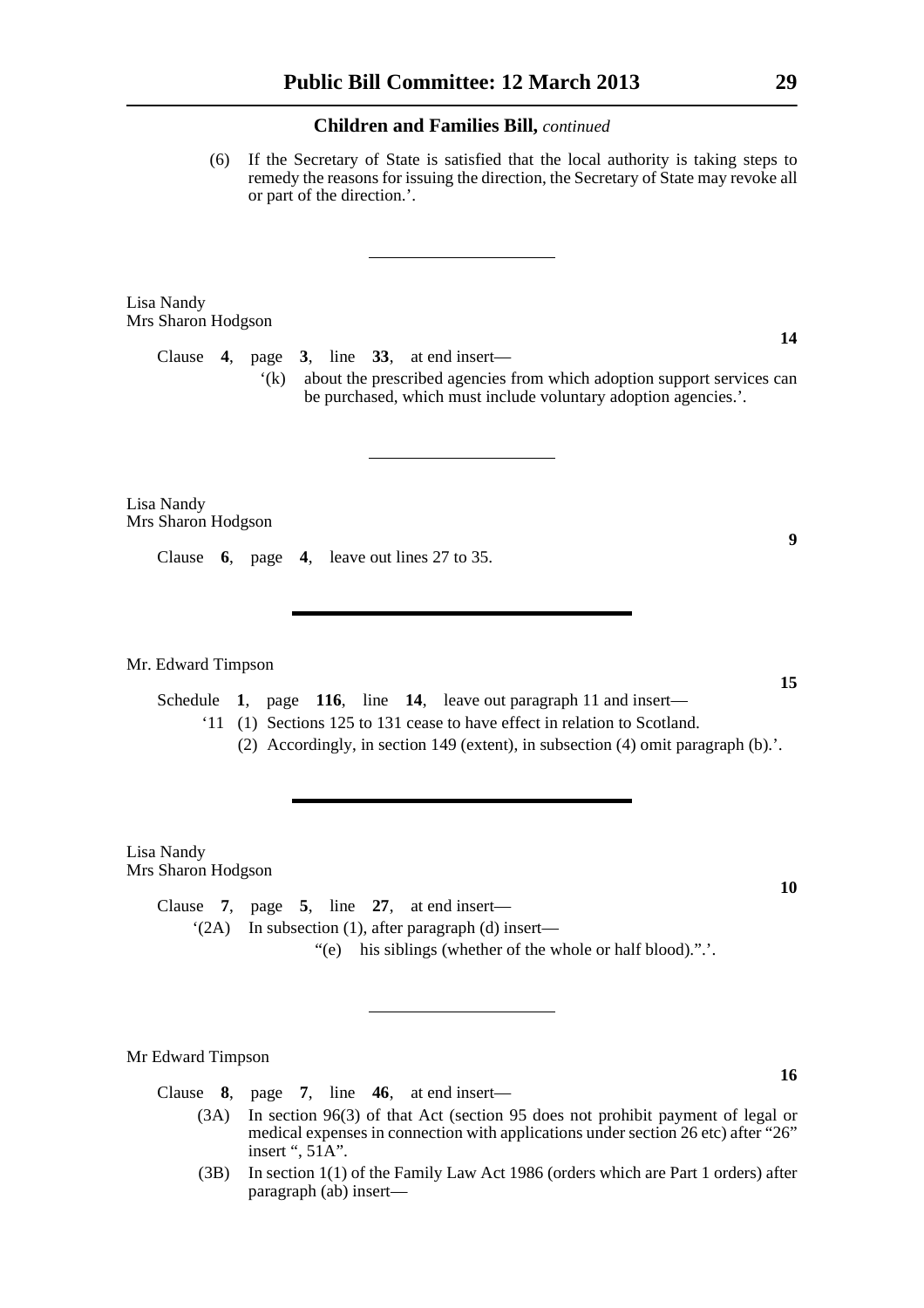- "(ac) an order made under section 51A of the Adoption and Children Act 2002 (post-adoption contact), other than an order varying or revoking such an order;".
- (3C) In section 2 of that Act (jurisdiction of courts in England and Wales to make Part 1 orders: pre-conditions) after subsection (2B) insert—
	- "(2C) A court in England and Wales shall not have jurisdiction to make an order under section 51A of the Adoption and Children Act 2002 unless—
		- (a) it has jurisdiction under the Council Regulation or the Hague Convention, or
		- (b) neither the Council Regulation nor the Hague Convention applies but the condition in section 3 of this Act is satisfied."'.

#### Mr Edward Timpson

Clause **8**, page **8**, line **4**, at end insert—

- '(5) In section 17(4) of the Armed Forces Act 1991 (persons to be given notice of application for service family child assessment order) before paragraph (e) insert—
	- "(db) any person in whose favour an order under section 51A of the Adoption and Children Act 2002 (post-adoption contact) is in force with respect to the child;".
- (6) In section 18(7) of that Act (persons who may apply to vary or discharge a service family child assessment order) before paragraph (e) insert—
	- "(db) any person in whose favour an order under section 51A of the Adoption and Children Act 2002 (post-adoption contact) is in force with respect to the child;".
- (7) In section 20(8) of that Act (persons who are to be allowed reasonable contact with a child subject to a protection order) before paragraph (d) insert—
	- "(cb) any person in whose favour an order under section 51A of the Adoption and Children Act 2002 (post-adoption contact) is in force with respect to the child;".
- (8) In section 22A(7) of that Act (persons who are to be allowed reasonable contact with a child in service police protection) before paragraph (d) insert—
	- "(cb) any person in whose favour an order under section 51A of the Adoption and Children Act 2002 (post-adoption contact) is in force with respect to the child,".'.

#### Bill Esterson

Clause **9**, page **8**, line **15**, at end add—

'(3D) A person appointed by a local authority under subsection (3B) shall be responsible for oversight of the way in which pupil premium for children looked after by that authority is spent.'.

#### Lisa Nandy Mrs Sharon Hodgson

Clause **9**, page **8**, line **15**, at end add—

**17**

**18**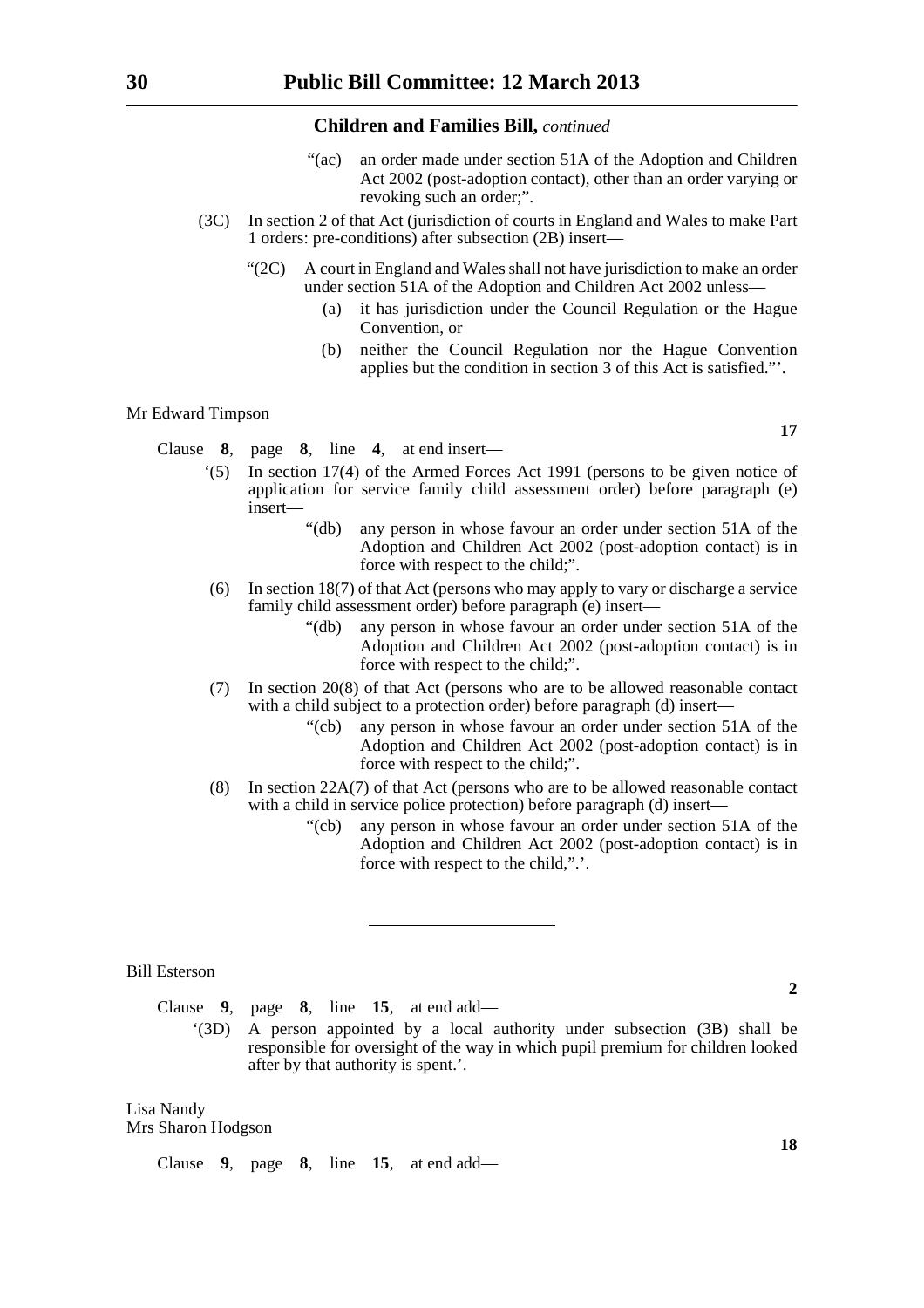- '(3D) A person appointed by a local authority under subsection (3B) is reponsible for promoting the educational attainment of children in all schools in the local authority area receiving public funding, including Academies.
- (3E) A person appointed by a local authority under subsection (3B) has responsibility for allocating the pupil premium for the education of looked after children paid to the local authority pursuant to section 14 of the Education Act 2002.'.

Lisa Nandy Sharon Hodgson

 $\star$  Clause 10, page 8, line 20, at end insert 'unless in the view of the court it is unreasonable to do so'.

Lisa Nandy Sharon Hodgson

\* Clause **10**, page **8**, line **34**, at end insert '"approved mediator" means a mediator who satisfies such training and quality assurance standards as the Lord Chancellor may by regulations specify;'.

Lisa Nandy Sharon Hodgson

\* Clause **10**, page **8**, line **36**, after 'held', insert 'with an approved mediator'.

Lisa Nandy Sharon Hodgson

 $\star$  Clause 11, page 9, line 17, at end insert— '(2B) "Involvement" means any kind of direct or indirect involvement that promotes the welfare of the child, but shall not be taken to mean any particular division of a child's time.'.

Lisa Nandy Sharon Hodgson

Lisa Nandy

 $\star$  Page 9, line 11, leave out Clause 11.

Sharon Hodgson  $\star$  Clause 12, page 9, leave out lines 38 to 41, and insert— '(a) with whom a child is to**22**

**24**

**21**

**23**

**20**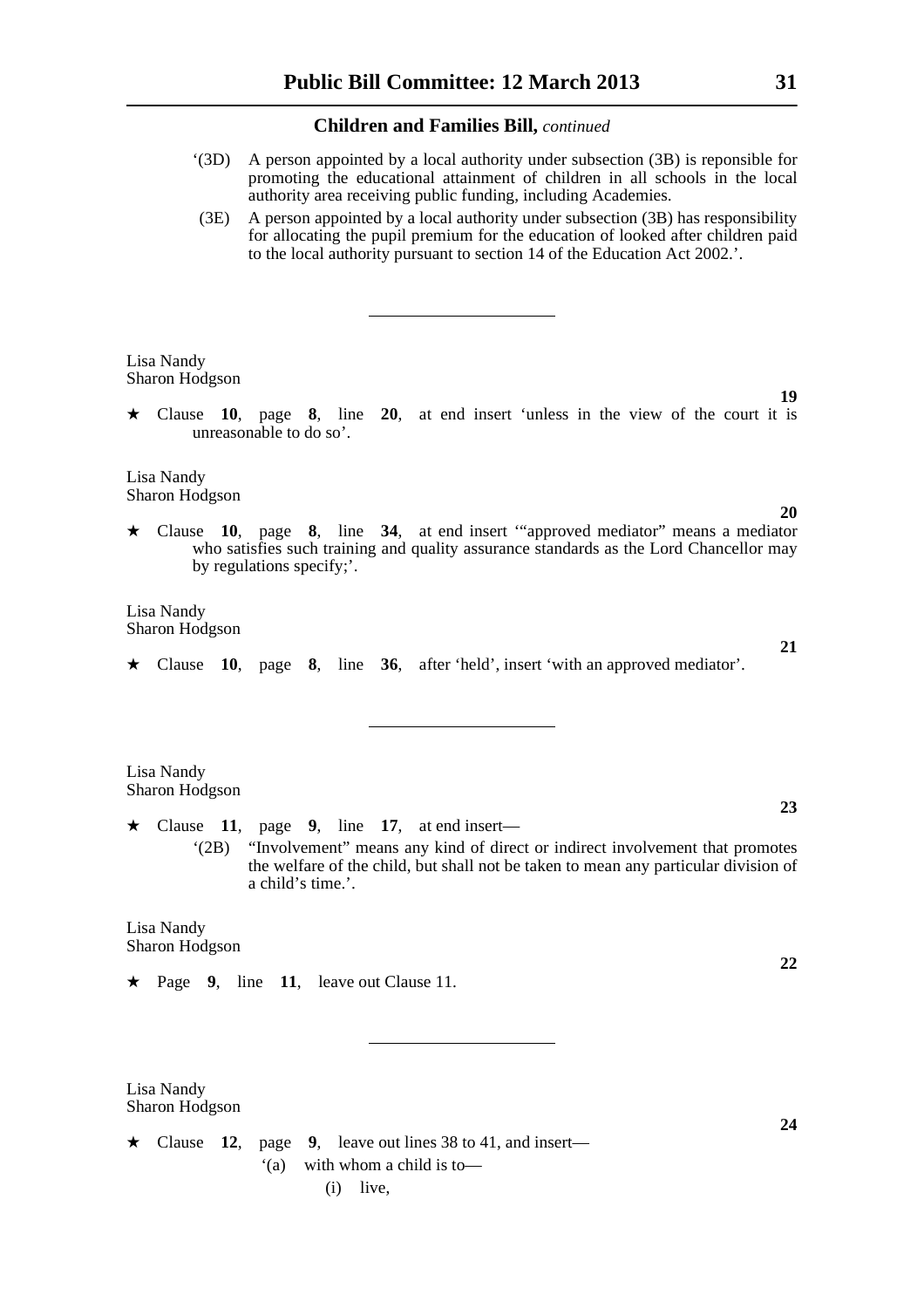- (ii) spend time, or
- (iii) otherwise have contact; and
- (b) when, with any person, a child is to—
	- (i) live,
	- (ii) spend time, or
	- (iii) otherwise have contact.'.

Lisa Nandy Sharon Hodgson

 $\star$  Clause 12, page 9, line 42, at end add—

'(5) "Rights of custody" under the Hague Convention are determined by an order made under subsection  $(3)(a)(i)$ .

Lisa Nandy Sharon Hodgson

 $\star$  Clause 13, page 10, line 14, leave out subsection (5).

Lisa Nandy Sharon Hodgson

- $\star$  Clause 13, page 10, line 15, at end insert—
	- '(5A) The court shall raise with the parties at the first hearing the issue of whether the use of expert evidence is likely to be necessary in the proceedings and shall have particular regard to setting a timetable for consideration of applications for permission to put expert evidence before the court.'.

Lisa Nandy Sharon Hodgson

\* Clause **14**, page **12**, line **15**, after 'issued', insert 'unless the court considers it necessary in order to safeguard or promote the child's welfare to permit additional time for the disposing of the application.'.

Lucy Powell

\* Clause **14**, page **12**, line **35**, at end insert 'or promote the child's long-term welfare.'.

Lisa Nandy Sharon Hodgson

- 
- \* Clause **14**, page **13**, line **4**, after 'weeks', insert 'or, having taken into consideration the safeguarding and promotion of the child's welfare, following evidence presented to the court relating to a planned programme of intervention, such longer time period as the

**27**

**26**

**25**

**33**

**29**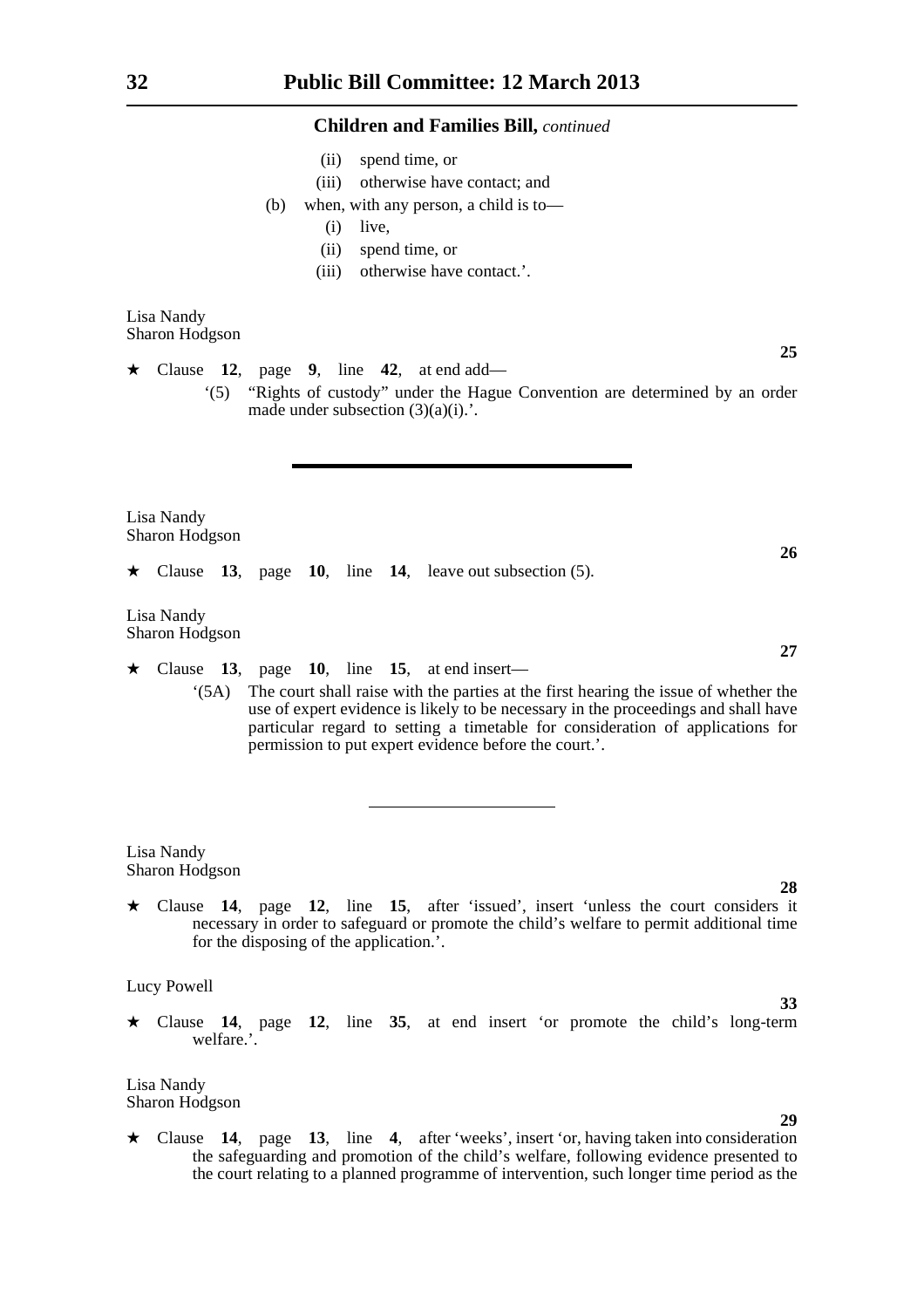court deems appropriate.'.

Lisa Nandy Sharon Hodgson

 $\star$  Clause 15, page 14, line 6, at end insert—

'(A1) Section 22 of the Children Act 1989 (general duty of local authority in relation to children looked after by them) is amended as follows—

> In subsection (4), after "proposing to look after,", insert "including when making any fundamental change to the care plan before or after a care order has been made.".'.

Lisa Nandy Sharon Hodgson

\* Clause **15**, page **14**, line **10**, after 'provisions', insert 'and sibling placement arrangements'.

Lisa Nandy Sharon Hodgson

\* Clause **15**, page **14**, line **13**, at end insert 'unless it deems such consideration necessary in assessing the permanence provisions of the section 31A plan for the child concerned and making the care order, taking into account the circumstances of the application and the safeguarding and promotion of the child's welfare.'.

# *NEW CLAUSES*

*Amendments to the Health Act 2006*

Alex Cunningham Bill Esterson Mr Steve Reed Pat Glass

To move the following Clause:—

- '(1) The Health Act 2006 is amended as follows.
- (2) After section 8, insert—

# **"8A Offence of failing to prevent smoking in a private vehicle when children are present**

(1) It is the duty of any person who drives a private vehicle to ensure that that vehicle is smoke-free whenever a child or children under the age of 18 are in such vehicle or part of such vehicle.

**31**

# **32**

**NC1**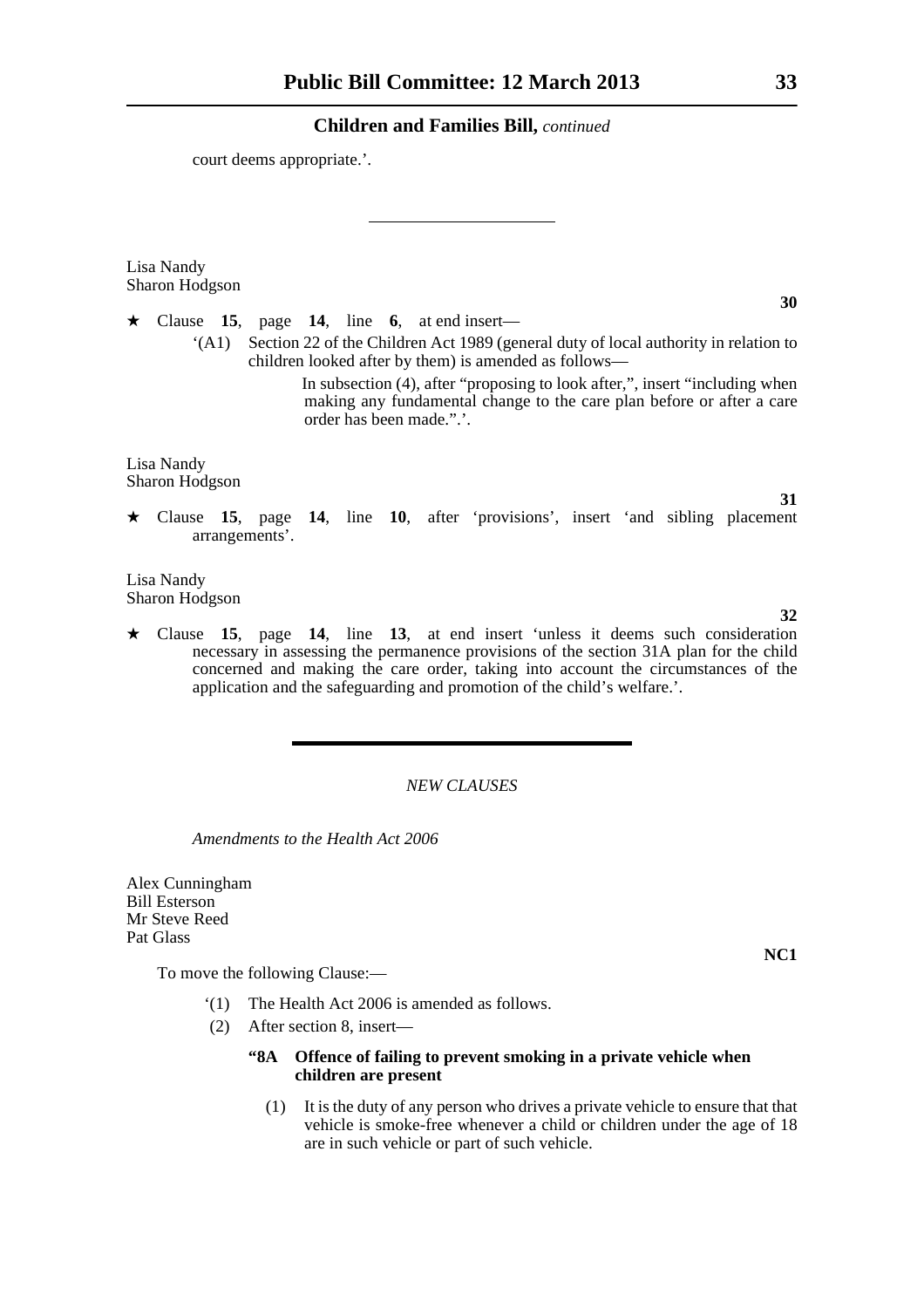- (2) A person who fails to comply with the duty in subsection (1) commits an offence.
- (3) A person convicted of an offence under this section who has not previously been convicted of such an offence shall have the option of attending a smoke-free driving awareness course in place of paying a fine under subsection (4).
- (4) A person who does not wish to attend an awareness course or who has previously been convicted of an offence under this section is liable on summary conviction to a fine of £60.
- (5) The Secretary of State may introduce regulations to alter the level of penalty payable under subsection (4).
- (6) The Secretary of State shall update all relevant regulations regarding the offence created under subsection (2) within six months of this section coming into force.
- (7) The Secretary of State shall introduce regulations within six months of this section coming into force to prescribe the format of the awareness course in subsection (3).".
- (3) In section 79(4)(a), leave out "or  $8(7)$ " and insert ",  $8(7)$ , or  $8A(5)$ .".

*Information sharing*

Bill Esterson Ann Coffey

To move the following Clause:—

'Before the end of one year beginning with the day on which this Act receives Royal Assent, the Secretary of State must—

- (a) carry out a review of the benefits and risks to children, young people and their families of increased information sharing between front-line practitioners who provide services to them; and
- (b) publish a report of the conclusions of the review.'.

*Assessment and provision of adoption support services*

# Bill Esterson Ann Coffey

To move the following Clause:—

- '(1) Part 1 of the Adoption and Children Act 2002 is amended as follows.
- (2) In section 4, leave out subsection (1) and insert the following new subsections—

**NC2**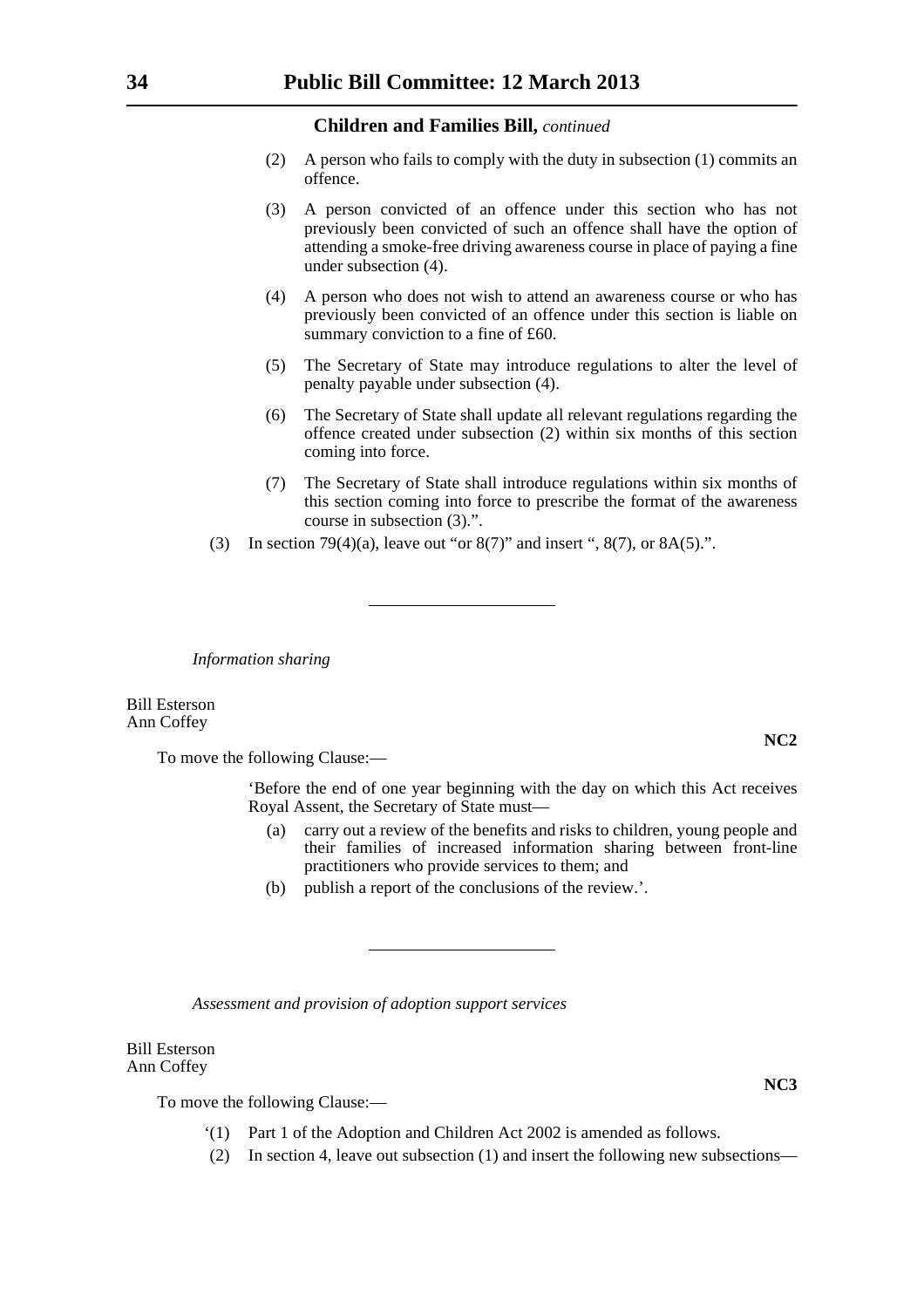- "(1) Subject to subsection (1A), a local authority must in each year offer an assessment of those persons' needs for adoption support services to—
	- (a) any of the persons mentioned in paragraphs (a) to (c) of section 3(1), or
	- (b) any other person who falls within a description prescribed by regulations (subject to subsection (7)(a)).
- (1A) Any requirement for an annual assessment under subsection (1) can be postponed for one or more years with the agreement of the persons concerned.
- (1B) Following any assessment under subsection (1) the local authority must—
	- (a) provide the persons concerned with the findings of the assessment;
	- (b) specify in writing what services will be provided to meet these needs;
	- (c) explain in writing where the local authority is unable to provide services to meet identified needs; and
	- (d) keep a record of all unmet needs and the reasons for them.".'.

*Continuity in the arrangements for the people with whom a child is to live*

# Bill Esterson

To move the following Clause:—

- '(1) In section 1 of the Children Act 1989, insert the following after subsection (2A)—
	- "(2B) In any family proceedings, unless the contrary is shown, a court is to presume that continuity in the arrangements relating to the person or people with whom a child is to live will further the child's welfare.".
- (2) In section 22 of the Children Act 1989, insert the following after subsection (3)—
	- "(3ZA) A local authority is to presume, unless the contrary is shown, that continuity in the arrangements relating to the person or people with whom a child looked after by that local authority is to live will help to fulfil its duty under subsection (3)(a) to safeguard and promote the welfare of that child.".'.

*Long-term post-adoption and fostering support*

Bill Esterson Ann Coffey

To move the following Clause:—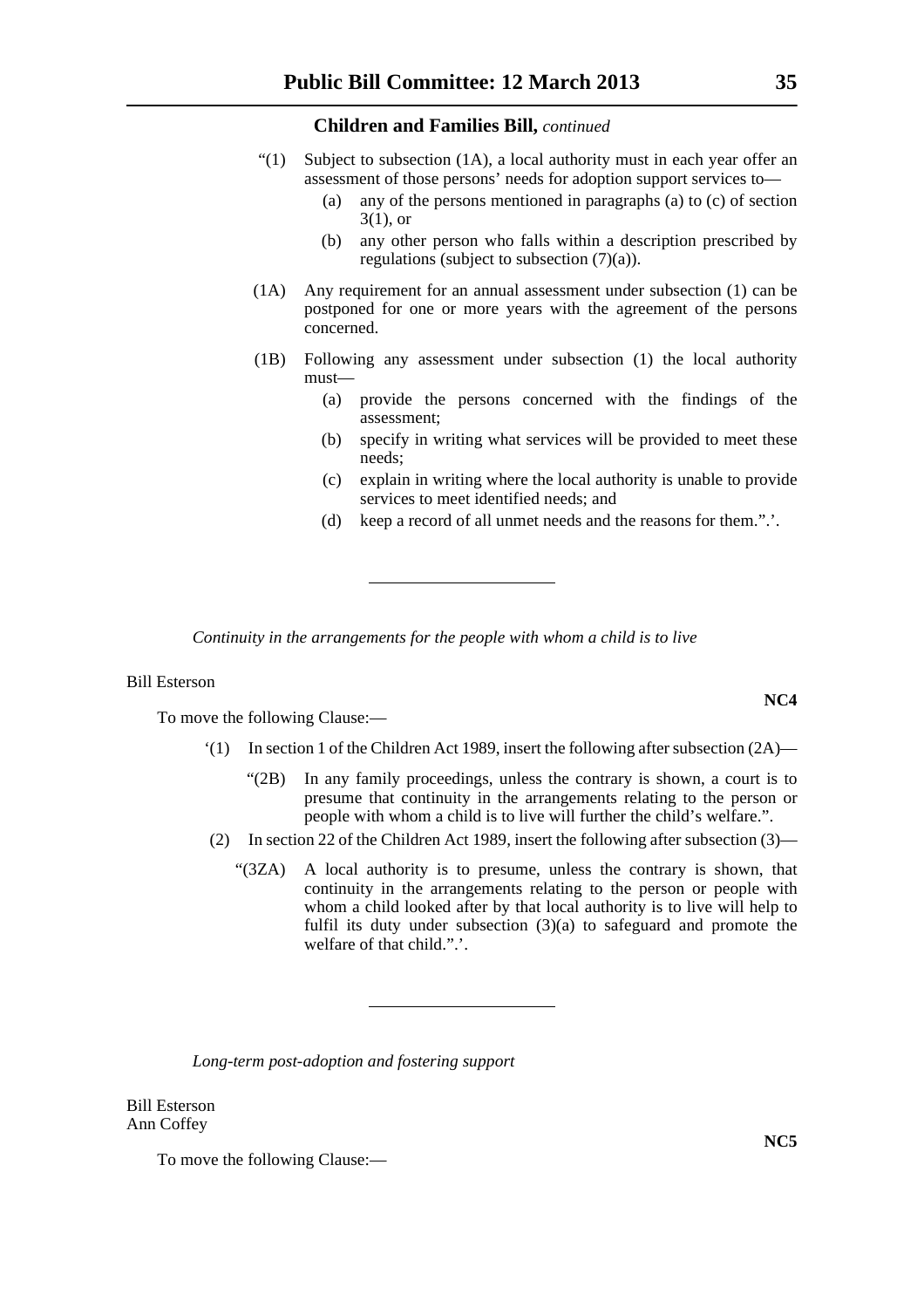'A local authority must ensure that its adoption support services, special guardianship support services and fostering support services are provided in a way which is in the long-term interests of those for whom they are provided.'.

*Status, rights and remuneration of non-biological parents*

Bill Esterson Ann Coffey

To move the following Clause:—

- '(1) Before the end of one year beginning with the day on which this Act receives Royal Assent, the Secretary of State must—
	- (a) carry out a review of—
		- (i) options for the professional recognition of carers who look after children who are not their biological children, to include foster parents, residential social workers and adoptive parents;
		- (ii) the status and rights of these carers; and
		- (iii) arrangements for the remuneration of these carers; and
	- (b) publish a report of the conclusions of the review.'.

*Minimum four-day week requirement for special educational provision at further education institutions*

Dr Julian Lewis Caroline Nokes

To move the following Clause:—

'Where an institution within the further education sector in England admits a young person aged under 19 for whom an EHC plan is maintained, it must deliver the special educational provision required by that young person on at least four days in every week in which that provision is delivered.'.

*Special guardianship support services: personal budgets*

Lucy Powell

To move the following Clause:—

'In Part 2 of the Children Act 1989, after section 14F (Special guardianship support services), insert—

**NC7**

**NC6**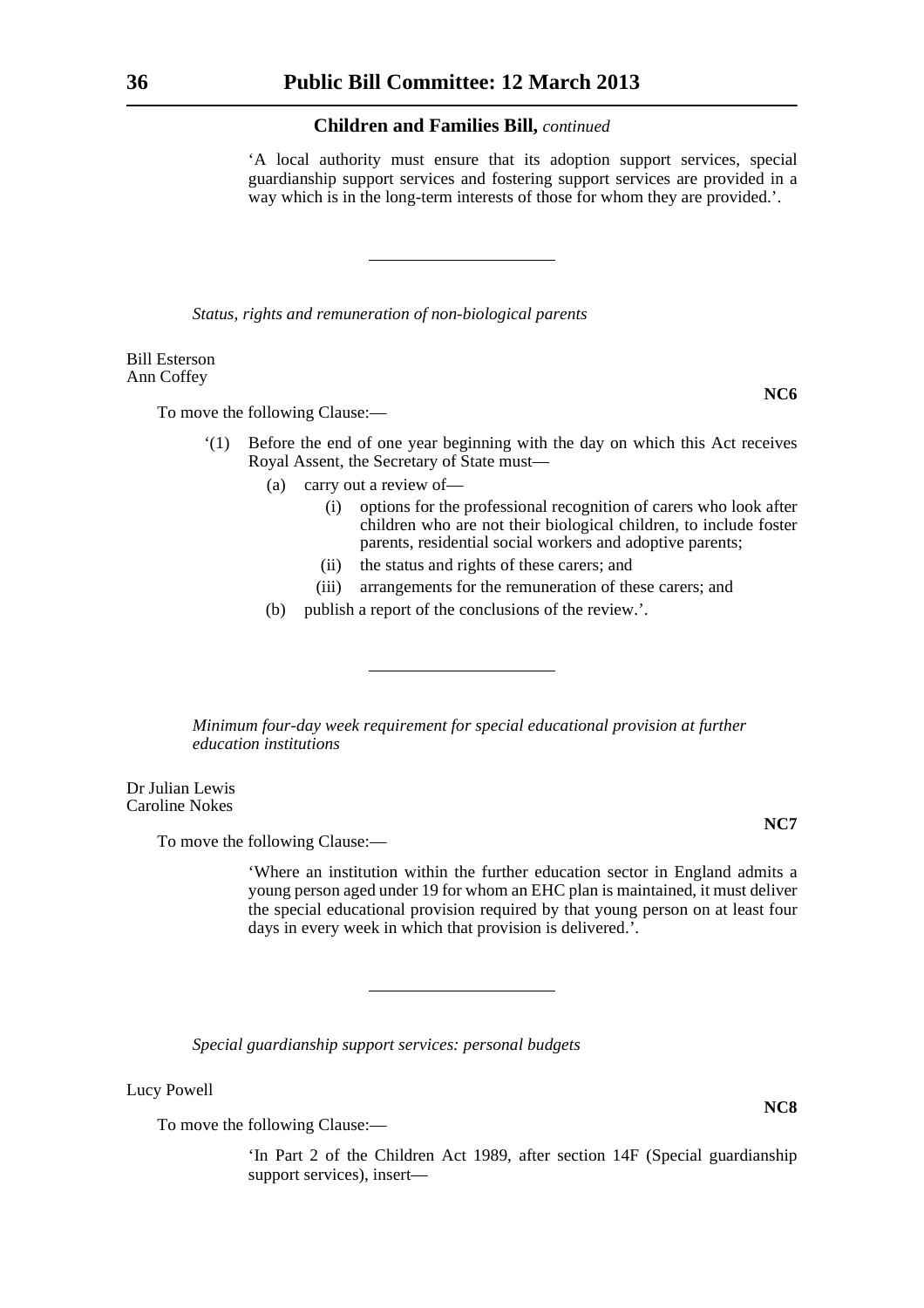# **"14G Special guardianship support services: personal budgets**

- (1) This section applies where—
	- (a) after carrying out an assessment under section 14F, a local authority in England decides to provide any special guardianship support services to a person ("the recipient"), and
	- (b) the recipient is a child being cared for by a special guardian or a special guardian.
- (2) The local authority must prepare a personal budget for the recipient if asked to do so by the recipient or (in prescribed circumstances) a person of a prescribed description.
- (3) The authority prepares a "personal budget" for the recipient if they identify an amount as available to secure the special guardianship support services that they have decided to provide, with a view to the recipient being involved in securing those services.
- (4) Regulations may make provision about personal budgets, in particular—
	- (a) about requests for personal budgets;
	- (b) about the amount of a personal budget;
	- (c) about the sources of the funds making up a person budget;
	- (d) for payments ("direct payments") representing all or part of a personal budget to be made to the recipient, or (in prescribed circumstances) a person of a prescribed description, in order to secure any special guardianship support services to which the budget relates;
	- (e) about the description of special guardianship support services to which personal budgets and direct payments may (and may not) relate;
	- (f) for a personal budget or direct payment to cover the agreed cost of the special guardianship support services to which the budget or payment relates;
	- (g) about when, how, to whom and on what conditions direct payments may (and may not) be made;
	- (h) about when direct payments may be required to be repaid and the recovery of unpaid sums;
	- (i) about conditions with which a person or body making direct payments must comply before, after or at the time of making a direct payment;
	- (j) about arrangements for providing information, advice or support in connection with personal budgets and direct payments.
- (5) If the regulations include provision authorising direct payments, they must—
	- (a) require the consent of the recipient, or (in prescribed circumstances) a person of a prescribed description, to be obtained before direct payments are made;
	- (b) require the authority to stop making direct payments where the required consent is withdrawn.
- (6) Any special guardianship support services secured by means of direct payments made by a local authority are to be treated as special guardianship support services provided by the authority for all purposes, subject to any prescribed conditions or exceptions.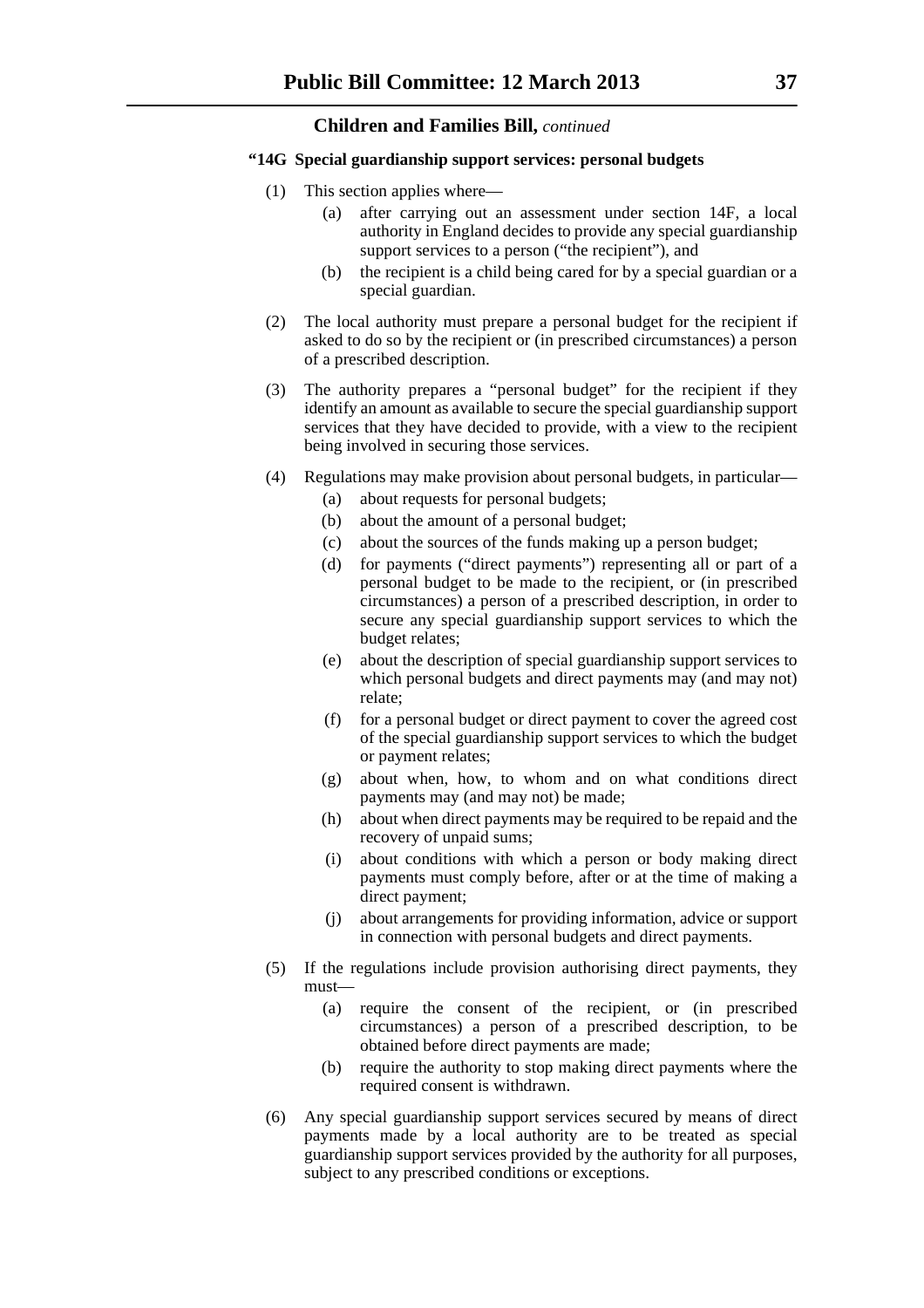(7) In this section "prescribed" means prescribed by regulations.'.

*Special guardianship support services: duty to provide information*

Lucy Powell

**NC9**

To move the following Clause:—

'In Part 2 of the Children Act 1989, after section 14G (Special guardianship support services: personal budgets), insert—

# **"14H Special guardianship support services: duty to provide information**

- (1) Except in circumstances prescribed by regulations, a local authority in England must provide the information specified in subsection (2) to—
	- (a) any person who has contacted the authority to request information about special guardianship support,
	- (b) any person within the authority's area who the authority are aware is a special guardian for a child, and
	- (c) any person within the authority's area who is a special guardian and has contacted the authority to request any of the information specified in subsection (2).
- (2) The information is—
	- (a) information about the special guardianship support services available to people in the authority's area;
	- (b) information about the right to request an assessment under section 14F (assessments etc for special guardianship support services), and the authority's duties under that section and regulations made under it;
	- (c) information about the authority's duties under section 14G (special guardianship support services: personal budgets) and the regulations made under it;
	- (d) any other information prescribed by regulations.'.

*Review of impact of under-occupancy penalty on prospective adopters, prospective special guardians and foster parents*

Lisa Nandy Mrs Sharon Hodgson Bill Esterson

To move the following Clause:—

'Before the end of one year beginning with the day on which this Act receives Royal Assent, the Secretary of State must—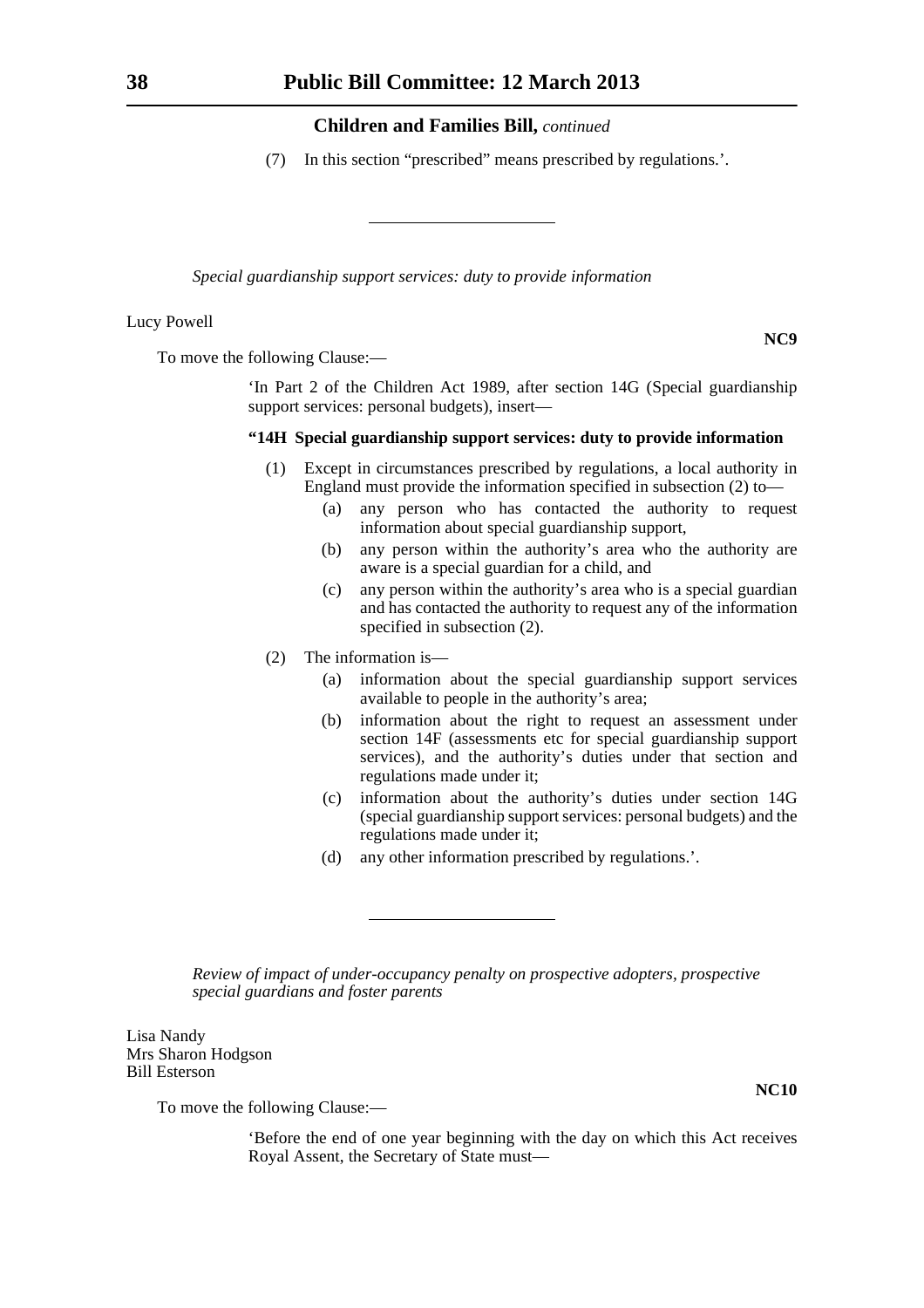- (a) carry out a review of the impact of the housing under-occupancy penalty on prospective adopters, prospective special guardians and foster parents, and
- (b) publish a report of the conclusions of the review.'.

*Pre-proceedings work with families*

Lisa Nandy Mrs Sharon Hodgson

To move the following Clause:—

- '(1) Section 47 of the Children Act 1989 (Local authority's duty to investigate) is amended as follows—
- (2) After subsection (12) insert—
	- "(13) Where, as a result of complying with this section, a local authority concludes that a child may need to become looked after in order to safeguard and promote the child's welfare, the local authority must, unless emergency action is required,—
		- (a) identify, and consider the willingness and suitability of any relative, friend or other person connected with the child, to care for them as an alternative to them becoming looked after by unrelated carers;
		- (b) offer the child's parents or other person with parental responsibility a family group conference to develop a plan which will safeguard and promote the child's welfare.".'.

*Provision of health services for children looked after by local authorities*

Annette Brooke

- $\star$  To move the following Clause:—
	- '(1) Following a medical assessment at the time of a child being taken into care, the clinical commissioning group has a duty to health services, where appropriate.
	- (2) Health services includes, but is not limited to, therapeutic counselling and other mental health services.'.

**NC11**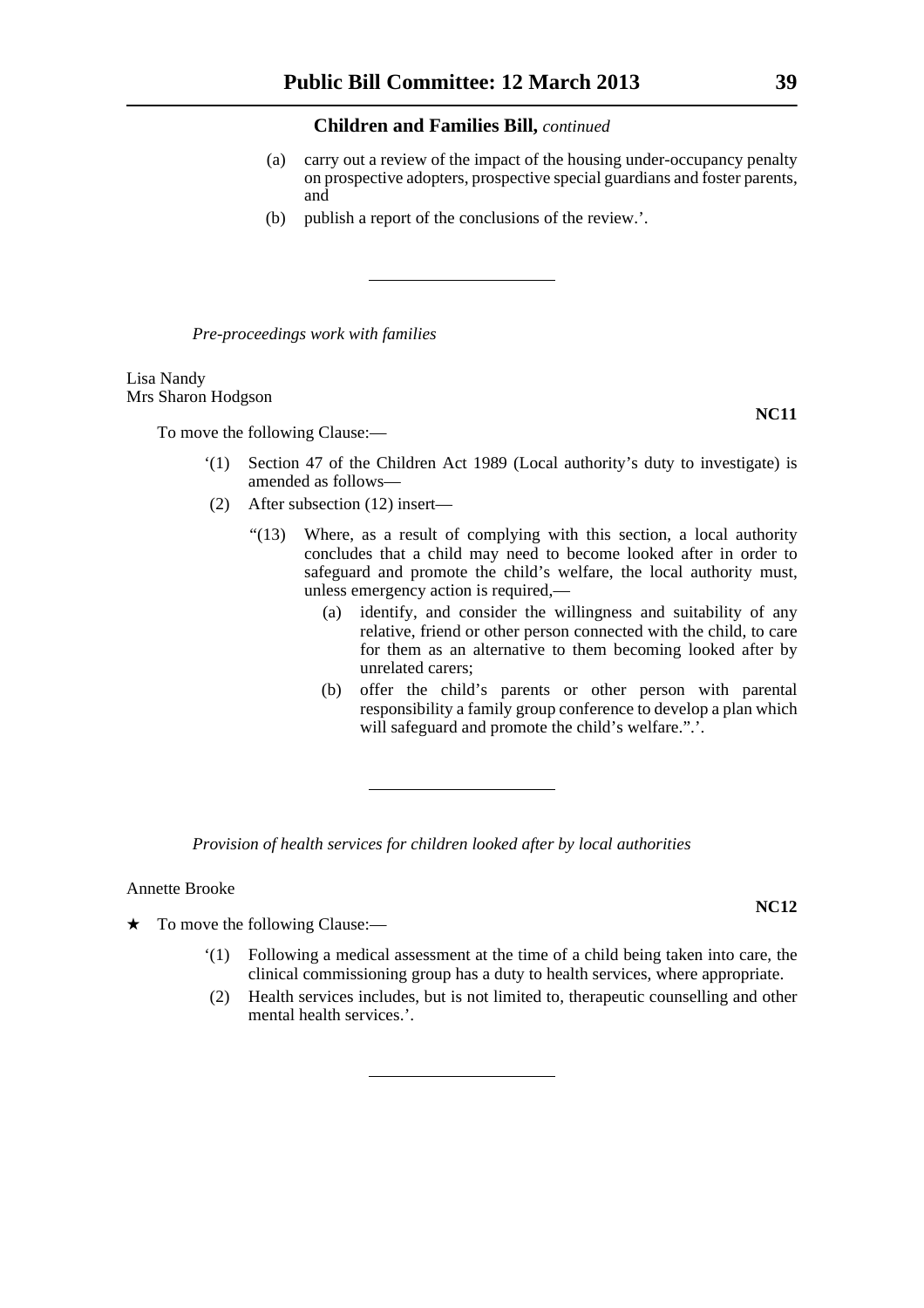*Welfare of the child - equality of parental relationship*

Lisa Nandy Sharon Hodgson

To move the following Clause:—

'Section 1 of the Children Act 1989 (welfare of the child) is amended by the addition at the end of subsection (3) of the following paragraph:

> "(h) the quality of the relationship that the child has with each of his parents, both currently and in the foreseeable future.".'.

*Arrangements for the provision of evidence by staff of a local authority or of an authorised applicant in children proceedings*

Lisa Nandy Sharon Hodgson

- $\star$  To move the following Clause:—
	- '(1) The Secretary of State must make arrangements to support a person who is instructed to provide evidence for use in children proceedings if they are a member of the staff of a local authority or of an authorised applicant under section  $13(8)(a)(i)$ .
	- (2) The arrangements described in subsection (1) may include—
		- (a) training prior to the proceedings,
		- (b) coaching whilst at court,
		- (c) designated facilities at court to enable preparation for the proceedings, and
		- (d) any other arrangements the Secretary of State believes will enable members of the staff of a local authority or of an authorised applicant to provide evidence in the proceedings.'.

#### ORDER OF THE HOUSE [25 FEBRUARY 2013]

That the following provisions shall apply to the Children and Families Bill:

#### *Committal*

1. The Bill shall be committed to a Public Bill Committee.

## *Proceedings in Public Bill Committee*

- 2. Proceedings in the Public Bill Committee shall (so far as not previously concluded) be brought to a conclusion on Tuesday 23 April 2013.
- 3. The Public Bill Committee shall have leave to sit twice on the first day on which it meets

#### *Consideration and Third Reading*

4. Proceedings on Consideration shall (so far as not previously concluded) be

**NC13**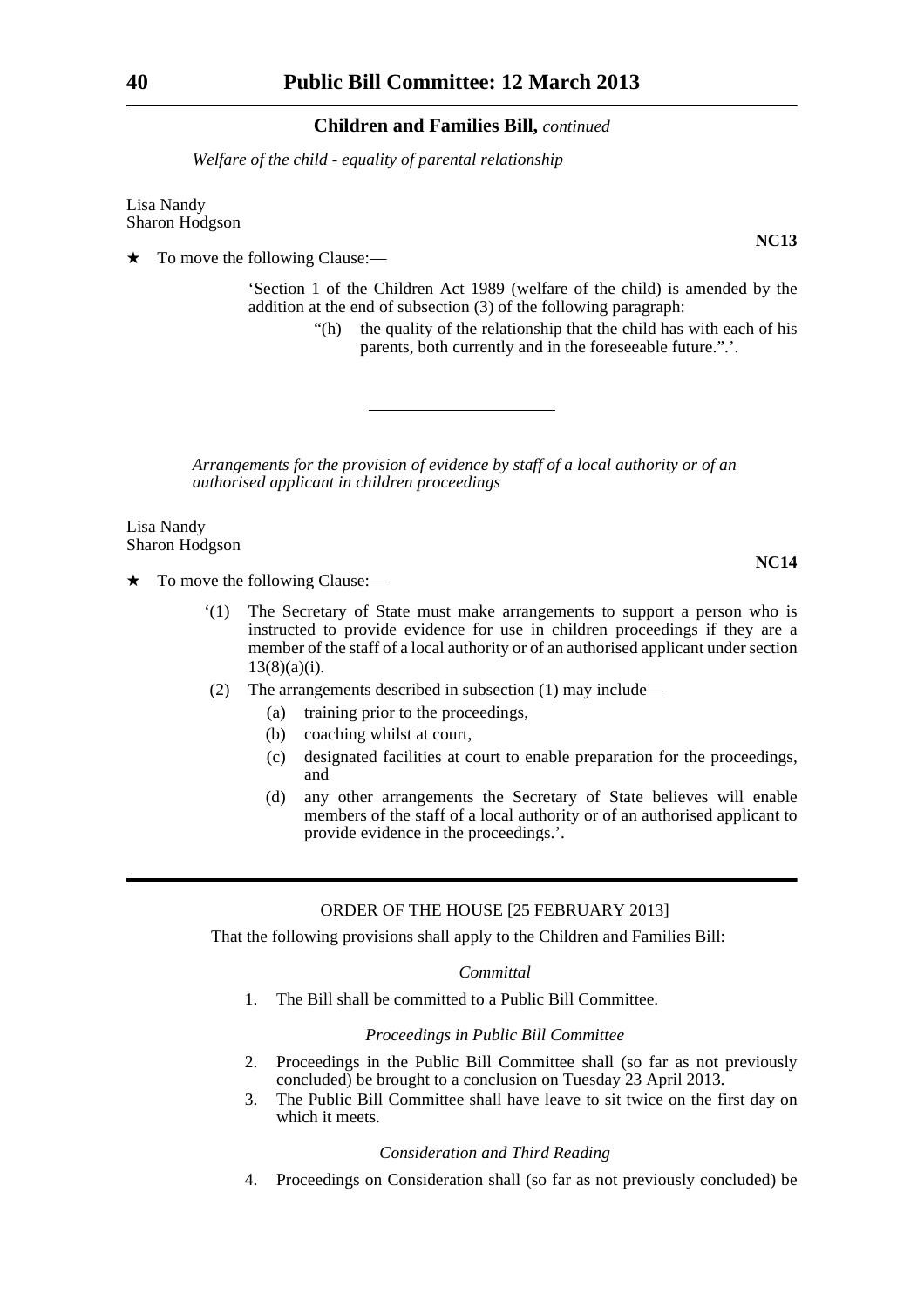brought to a conclusion one hour before the moment of interruption on the day on which those proceedings are commenced.

- 5. Proceedings on Third Reading shall (so far as not previously concluded) be brought to a conclusion at the moment of interruption on that day.
- 6. Standing Order No. 83B (Programming committees) shall not apply to proceedings on Consideration and Third Reading.

#### *Other proceedings*

7. Any other proceedings on the Bill (including any proceedings on consideration of Lords Amendments or on any further messages from the Lords) may be programmed.

# ORDER OF THE COMMITTEE [5 MARCH 2013]

That—

- (1) the Committee shall (in addition to its first meeting at 8.55 am on Tuesday 5 March) meet—
	- (a) at 2.00 pm on Tuesday 5 March;
	- (b) at 11.30 am and 2.00 pm on Thursday 7 March;
	- (c) at 9.25 am and 2.00 pm on Tuesday 12 March;
	- (d) at 11.30 am and 2.00 pm on Thursday 14 March;
	- (e) at 9.25 am and 2.00 pm on Tuesday 19 March;
	- (f) at 11.30 am and 2.00 pm on Thursday 21 March;
	- (g) at 9.25 am and 2.00 pm on Tuesday 16 April;
	- (h) at 11.30 am and 2.00 pm on Thursday 18 April; and
	- (i) at 9.25 am and 2.00 pm on Tuesday 23 April;
- (2) the Committee shall hear oral evidence in accordance with the following Table:

# **TABLE**

| Date            | <b>Time</b>                       | Witness                                                                                                                                                                              |
|-----------------|-----------------------------------|--------------------------------------------------------------------------------------------------------------------------------------------------------------------------------------|
| Tuesday 5 March | Until no later<br>than $10.00$ am | Department for Education;<br>Department for Business,<br>Innovation and Skills                                                                                                       |
| Tuesday 5 March | Until no later<br>than $10.45$ am | The Thomas Coram Foundation<br>for Children (Coram); Professor<br>Julie Selwyn, Professor of Child<br>and Family Social Work,<br>University of Bristol; TACT                         |
| Tuesday 5 March | Until no later<br>than $11.25$ am | David Norgrove, Chair of Family<br>Justice Review and Chair of<br>Family Justice Board; Lord Justice<br>Munby, President of the Family<br>Division; Coram Children's Legal<br>Centre |
| Tuesday 5 March | Until no later<br>than $2.45$ pm  | Council for Disabled Children;<br>Every Disabled Child Matters;<br><b>Special Education Consortium</b>                                                                               |